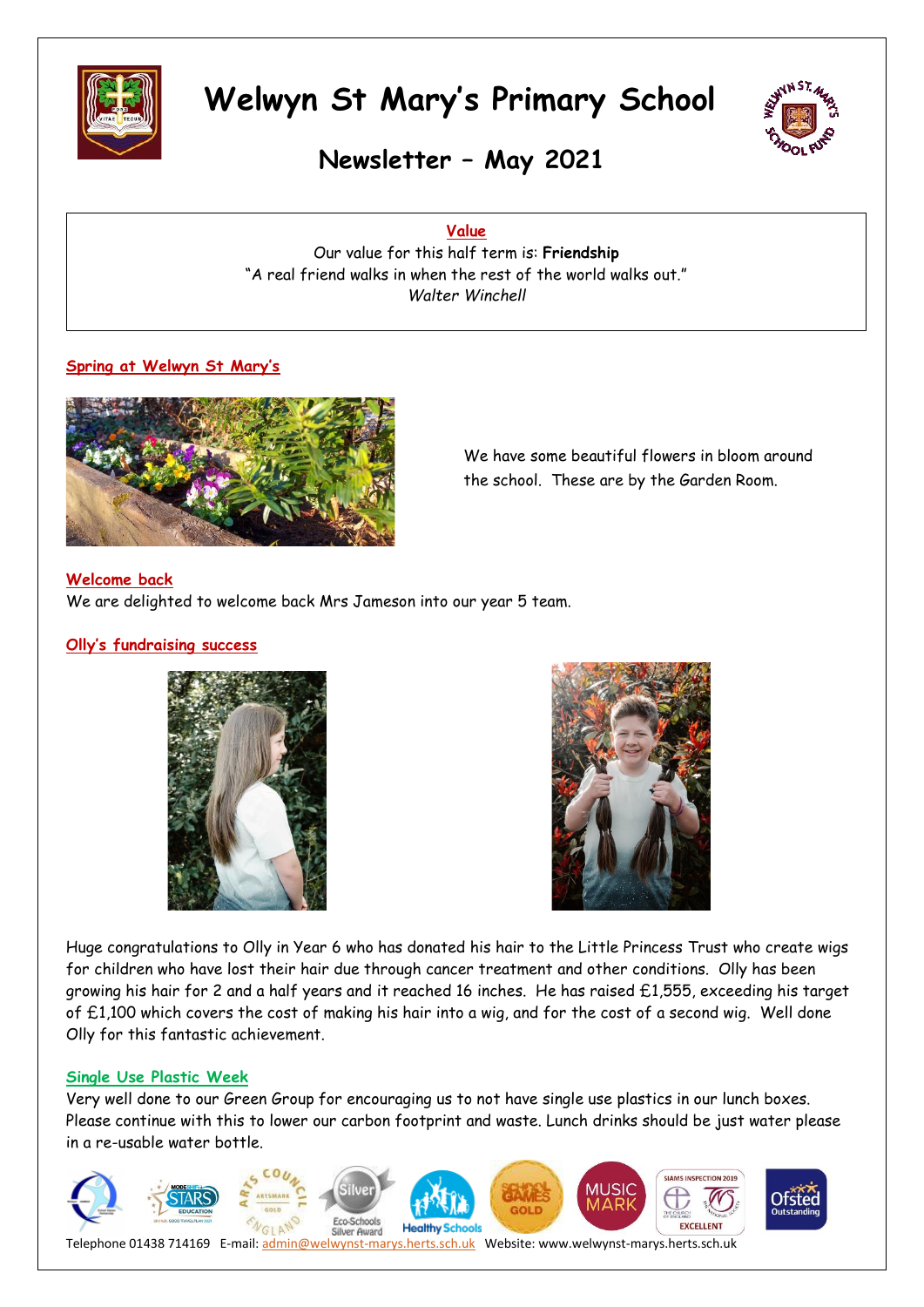



### **Newsletter – May 2021**

#### **Captain Tom 100 fundraising**

We have shared with you over the last year the fundraising success of Betty-Leigh in Year 1, and how she was short-listed for the Captain Tom award at BBC Sports Personality of the Year. Betty-Leigh has now helped to promote the Captain Tom 100 fundraiser – inviting you to take part in a challenge based around the number 100 to raise money for the Capt Tom Foundation, which has its main focus on young people's mental health charities such as: The Mix**,** Young Minds **and** Place2Be. Betty-Leigh features in the video on the website, where you can find lots of ideas and resources to help you take part:

<https://captaintom.org/captain-tom-100>

#### **Dance workshops**



On Tuesday 20th April we welcomed a visit from dance teacher Kerry. She was as bubbly and energetic in real life as she is in her videos. The children from KS2 spent an hour dancing and learning dance moves. Although they were thoroughly exhausted, they had a wonderful time, learnt lots and really enjoyed themselves.

We are now well prepared to finish learning the dance, ready for a performance to be videoed.

#### **April Birthdays**

A very happy birthday to all who celebrated in April:

Eloise, Wyatt, Alex A, Oliver, Felicity, Everly, Maisie, Stanley, Dia, Charles, Tara, Daniel, Grace, Nicole, Alex K, Finley, Sophia, Teddy, Irenaeus, Isla, Bethany P, Charlie, Seren, Ella-Mae, Ayla, Thomas, Neave, Jamie, Juliet, Caleb, Alex B, Penelope, Bobby, Bethany S, Miss Curtis, Mrs Dunstan, Mrs Lythall,

#### **Bikeability**

Well done to so many Year 6 pupils who successfully completed level 2 and 3 in Bikeability last week.

#### **Welwyn St Mary's alumni news**

Congratulations to Thomas B who has been awarded a football scholarship with Tottenham Hotspur, and to Georgia B who has won a choral scholarship at Queen's College, Cambridge. We wish them every success.

#### **Pantomime2**

We are pleased to let you know that we have booked our pantomime visits for 15<sup>th</sup> and 16<sup>th</sup> December. We will be going to Campus West to watch Jack and the Beanstalk.

#### **Library service update**

Most Hertfordshire libraries are now open for families to visit to choose their own books. The Ready Reads service is no longer running, but there are Grab and Go packs of pre-selected picture or board books for children, and packs for adults too. Some of the smaller community libraries are not open quite yet, so please check their website before visiting: [https://www.hertfordshire.gov.uk/services/libraries-and](https://www.hertfordshire.gov.uk/services/libraries-and-archives/libraries-and-archives.aspx)[archives/libraries-and-archives.aspx](https://www.hertfordshire.gov.uk/services/libraries-and-archives/libraries-and-archives.aspx)

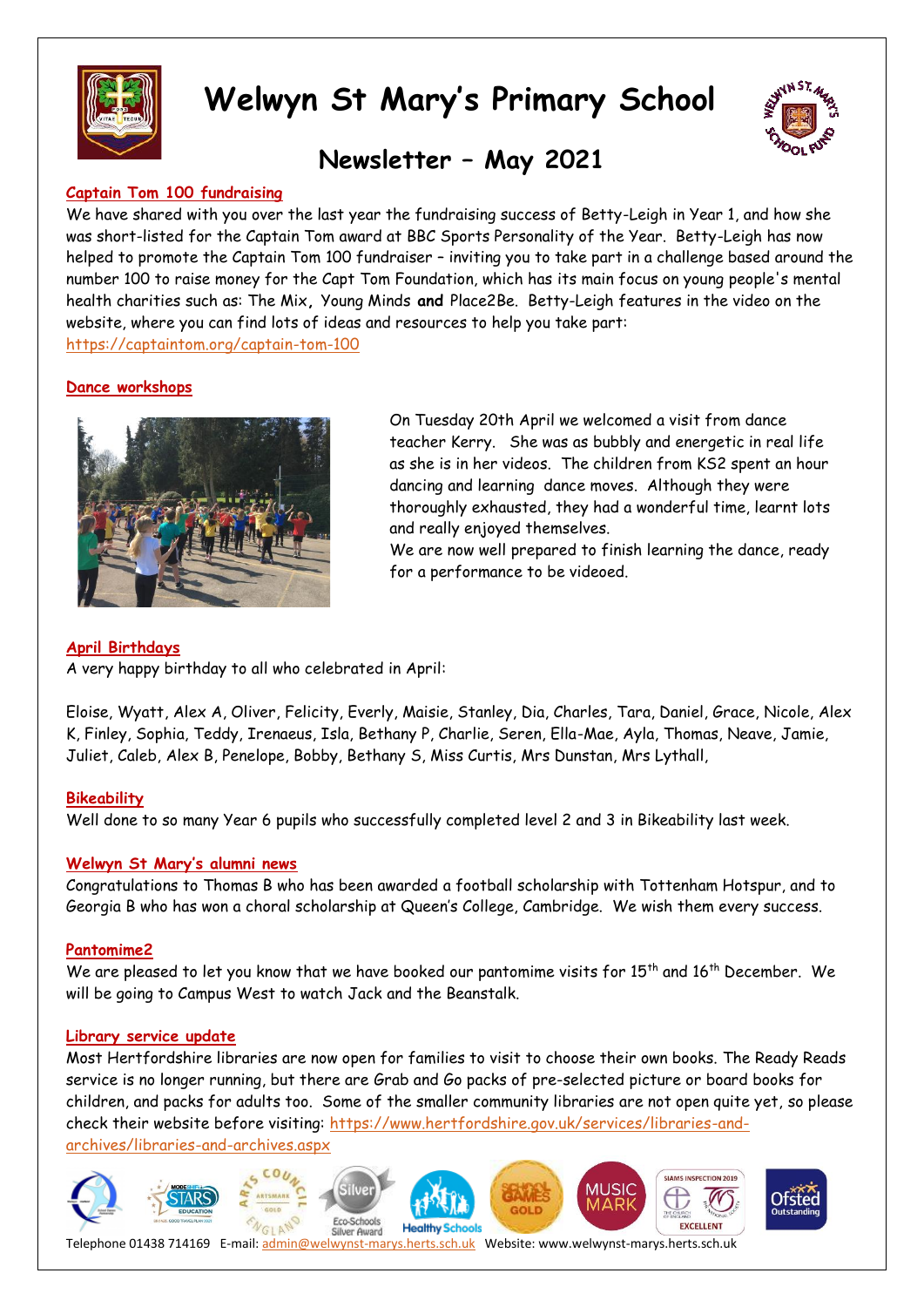



### **Newsletter – May 2021**

#### **Foodbanks help**

We have links with local foodbanks so, if you are struggling financially at the moment, please contact the school office in confidence and we can refer you.

#### **Covid-19 information**

If your child develops Covid-19 symptoms please notify the school at the earliest opportunity – [admin@welwynst-marys.herts.sch.uk](mailto:admin@welwynst-marys.herts.sch.uk) – and also notify us of the results of PCR tests. This is **ESSENTIAL** so that we can carry out our track and trace actions should others need to isolate as a result. A reminder that Lateral Flow Tests should NOT be used on Primary age children, and should NOT be used if you have Covid-19 symptoms.

To protect our whole school and particularly our extremely vulnerable families, please do not send your child into school if:

- they have Covid symptoms
- anyone in your household has Covid symptoms
- anyone in your household, including your child, has had a test and is awaiting results

#### **Pupil Premium and Free School Meals**

For every child registered for Pupil Premium, the school receive additional funding which is spent on raising the attainment of those pupils. If you are entitled to Pupil Premium funding, your child could access a range of additional benefits, including extra help in class, additional resources, items of uniform, free school trips and visits and one free club per term.

If you think that you might be eligible for free school meals and are not currently registered, please complete the simple online application form which can be found at: [www.hertsdirect.org/freeschoolmeals](http://www.hertsdirect.org/freeschoolmeals)  Once you have registered your child, please inform the school office.